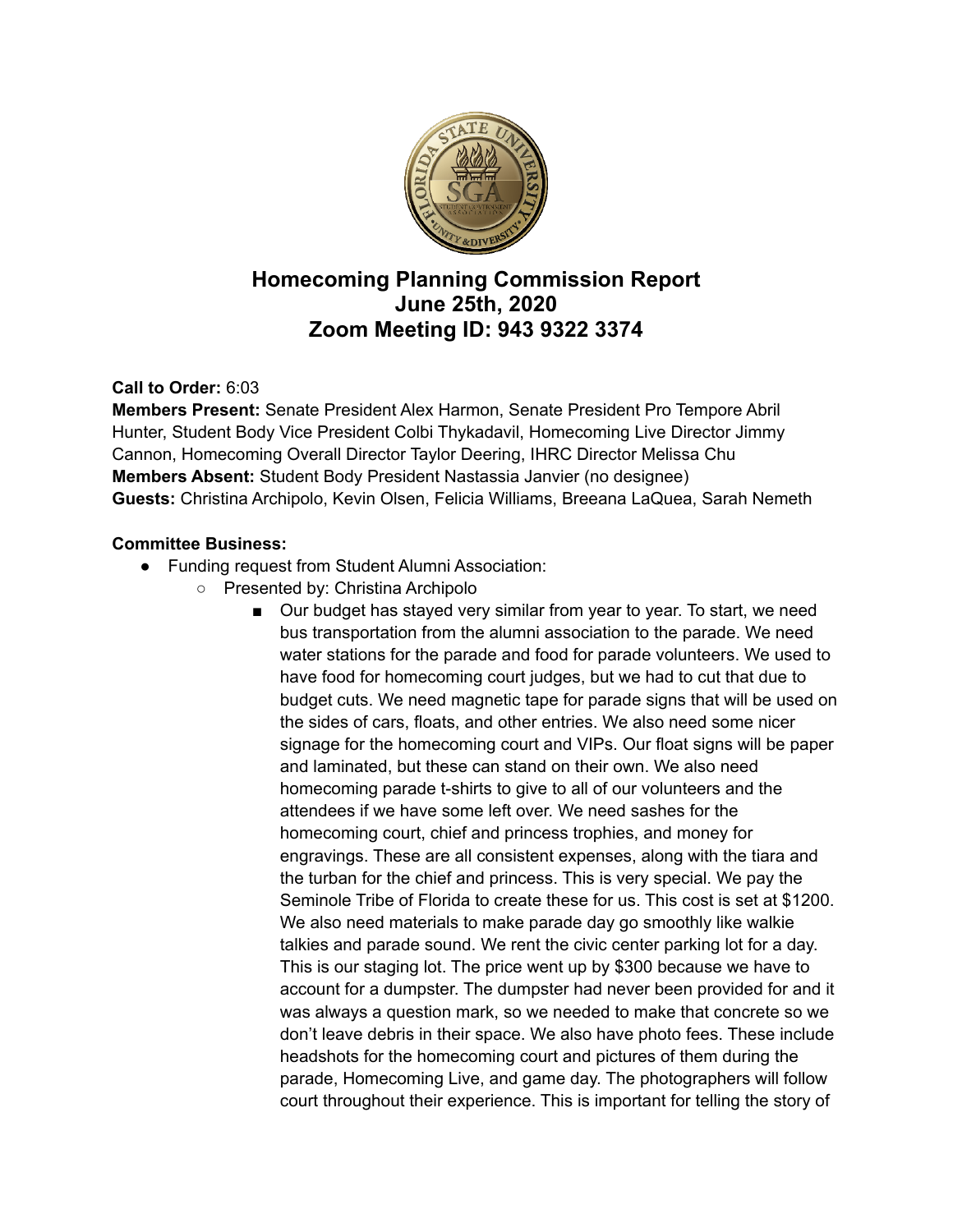court after the fact and for promotional purposes. Last but not least, we need a permit for the parade. We have to file a special event permit with the Tallahassee PD, and that's \$25. I'm looking forward to any questions.

- Questions:
	- None.
- Funding request from Homecoming Executive Council:
	- Presented by: Taylor Deering and Breeana LaQuea
		- Before we get into the budget, we wanted to go over our overall goals for homecoming this year. A few I want to highlight are accessibility and engaging on our social media. We want to make sure we reach all students and make sure we create an inclusive environment.
		- Within our overarching homecoming council we have various committees. The first is Programming. We want to provide events before homecoming week so we have engagement up for homecoming week, and we are allocating \$1,000 to this. We also partner with a lot of people during homecoming, but we want to make sure we're being good campus partners and collaborating with others in any way that we can. We are allocating \$1,000 to this, bringing the new programming total to \$2,000.
		- Our next event is Seminole Festival, our carnival style event. We are requesting \$15,500. Most of this is for the attractions which are about \$12,000. Another way we bring in students is by having carnival style food. We also wanted to account for miscellaneous items, so there's \$500 there. We also need a DJ for announcements and to create an atmosphere excitement for the attendees.
		- Our next event is Seminole Spirit Night, the homecoming showcase. The budget for that is the stage for the event, which is about \$1,000. The reason this cost changed from 2019 is because the Homecoming Council is working with the production company to build the stage, cutting costs. We also need food and awards to entice students to participate. This brings the total to \$3,500 for this event.
		- Our service event is to give back to the community. We need \$500 for tabling items such as tablecloths, snacks, and paper. We also need \$1,200 for trophies and promotional items, bringing the total to \$1,700.
		- Odds and Evens is our sports style event. We need \$900 for awards, food, and lots of water and supplies because it is being held outside. The venue is the old IM field, so we have to spend \$1,000 there. We also need additional equipment that we are renting from campus rec. Our total budget for this is \$2,500.
		- We also have Tradition events such as the Homecoming Live pre-show. We are looking to expand this area. As people are scanning their tickets on the way into the event, we want to create a big excitement. We are allocating \$1,000 here for a DJ, promo items, food, and so on. We also need to fund the tailgate that homecoming sponsors, so we are allocating \$800 here. The total for Tradition events is \$1,800.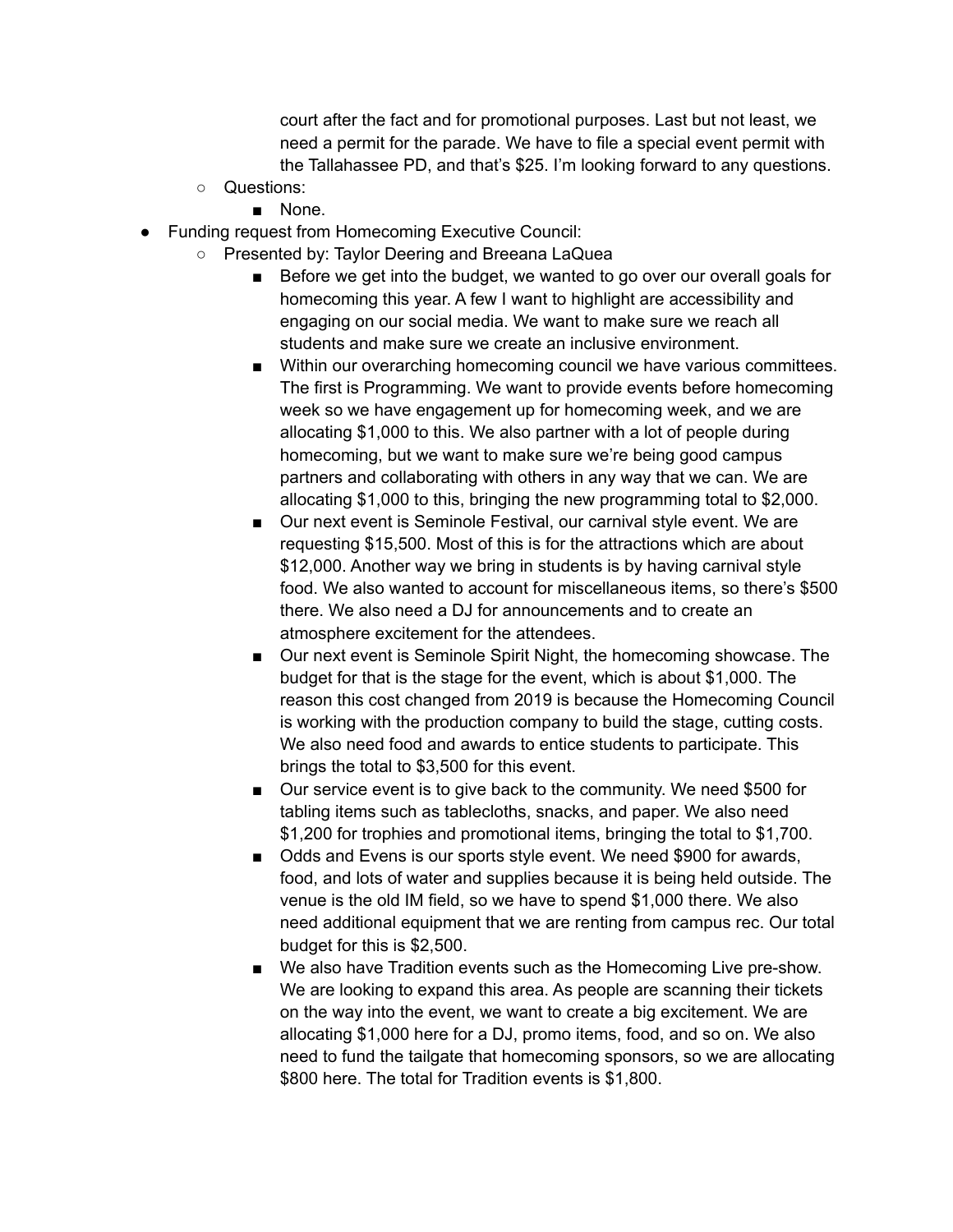- Operations is our team that does all of our logistics. Spirit Force, freshman/sophomore groups that help to facilitate all of our events, is also here. We are allocating \$300 to this group. This is for food, team building, and their own event. We also need operational supplies such as barricades and other supplies to keep our events safe, which comes to \$1,200.
- Our next committee is Communications. Our first request is for our merchandise, which is \$15,000. This includes the infamous long sleeve tshirts, shirts for the Homecoming Live committee, delegate shirts, Spirit Force shirts, and shirts for other events. We also need \$7,500 for print materials like yard signs and posters. We also need \$2,500 for additional promo items. We like to let the event chairs get creative.
- The next committee is Hospitality and Sponsorship. We need \$250 for food services in case we didn't get a sponsor for an event. We need \$250 for the artist riders. This brings the total to \$500.
- Our last committee is Outreach. Food and promotional items for delegate meetings make \$500 of this request. We need \$500 for trophies to recognize people for their involvement with homecoming. We also need parade float supplies.
- Our total budget request is \$56,500. We're looking forward to any questions.
- Questions:
	- Harmon: Why is there no more concert?
		- We had a huge cut to our total budget, so we were not able to allocate money to it.
	- Harmon: For the Odds and Evens section, why did the cost for the promotional items increase from \$96.95 to \$900?
		- We're always looking for ways incentivize people and get them excited. I think this changed because we have been giving away prizes, giveaway bags, and so on.
- Funding request from Homecoming Live:
	- Presented by: Jimmy Cannon
		- I am requesting a budget of \$180,000. To give context, Homecoming Live is an annual pep rally dating back to 1965 that features student groups, marching chiefs, and a headliner comedian.
		- I will go into these specifically, but Seminole Productions gets about \$25,000, the venue gets about \$35,000, production gets about \$105,000, the box office gets about \$1,500, miscellaneous expenses add up to about \$3,000, and the artist fee is about \$11,100.
		- Seminole Productions creates the videos for Homecoming Live. We work with them every year. We're currently working on an aesthetic and how we want to portray the student experience. There's likely going to be some sports recap videos, but also some creative videos as well. Seminole Productions also does all of the graphics and audio visual work for Homecoming Live. We also have to pay them for production meetings.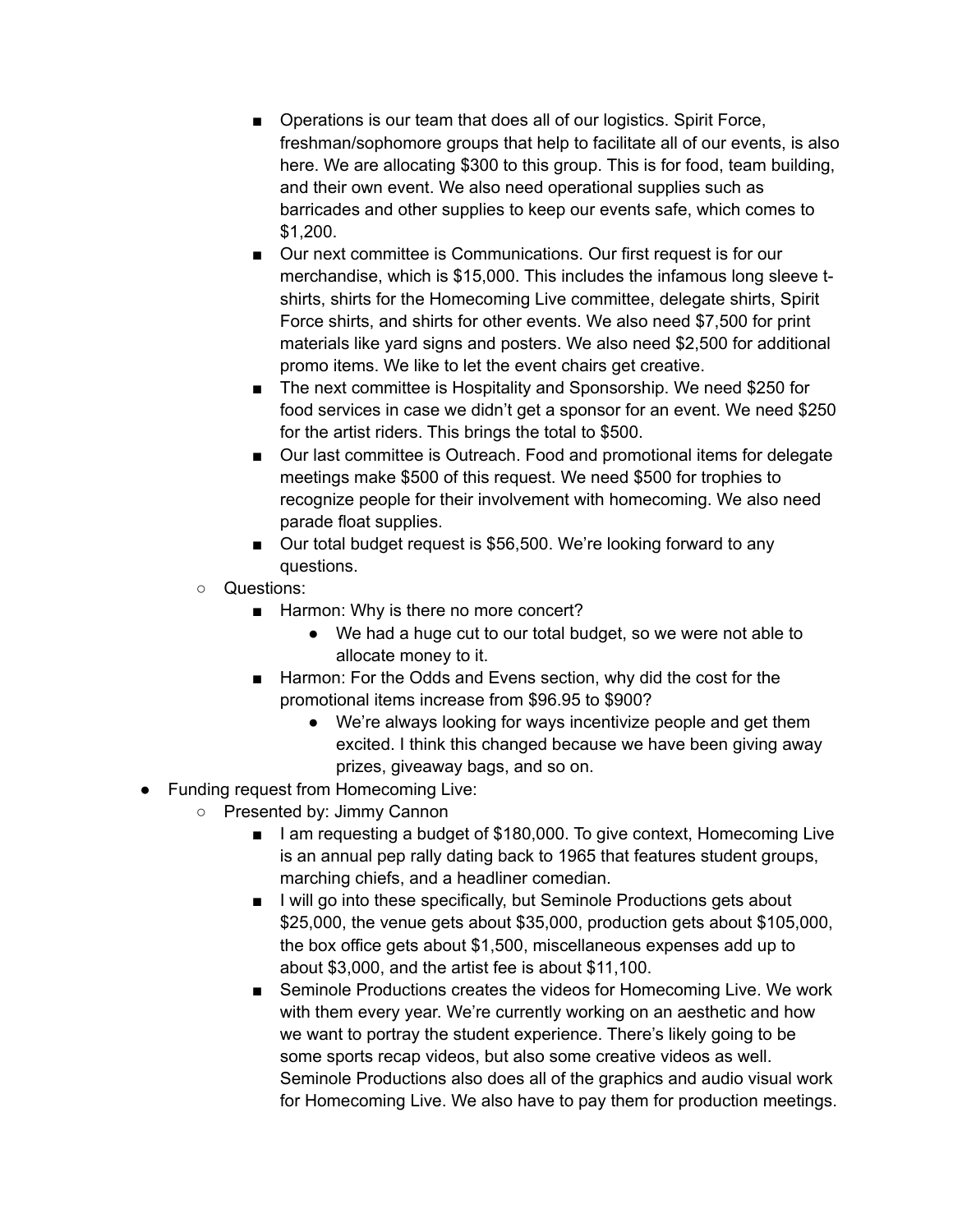- We feel like the Civic Center might still be the best venue for Homecoming Live because it's a controlled environment that's already geared towards big events like this. Although Doak was big, there still wasn't enough dressing room space for us. Including other little things that Doak isn't equipped to handle. This brings this portion of the budget up to \$40,000. However, there is a potential additional expense adding up to \$3,000.
- Production for Homecoming Live has to be outsourced to a production company. We used Ballpark Entertainment last homecoming, and we will be working with them again. This budget item is definitely flexible.
- Miscellaneous costs include hiring an MC, hiring a DJ for Homecoming Live pre-show, food, riders for the headliners, helping out the Hospitality and Sponsorship committee, car service for the headliners, and backstage passes.
- We also have an artist fee. We want to continue the trend of diversifying the comedians coming to Homecoming Live. I've been looking for queer comedians of color because that diversity and representation is important. Last semester, we had two smaller headliners, but I'd prefer to have a slightly larger headliner and spend less money on an opener. We're also entertaining the idea of turning the second half of Homecoming Live into a concert, but we also want to preserve tradition.
- Questions:
	- None.

## **Deliberations:**

- Harmon: Clearly you all came prepared. It's easy you made it \$250,000/\$250,000.
- Thykadavil: I echo those same sentiments. You all had some really great ideas.
- Hunter: Same here. You guys all did a fantastic job.
- **• Harmon moves to fund the Student Alumni Association \$13,500; Thykadavil seconds**

## **• Vote:**

- Hunter: Yes
- Harmon: Yes
- Thykadavil: Yes
- Cannon: Yes
- Deering: Yes
- Chu: Yes
- **• SAA IS FUNDED**
- **• Cannon moves to fund Homecoming \$56,500; Thykadavil seconds**
	- **• Vote:**
	- Hunter: Yes
	- Harmon: Yes
	- Thykadavil: Yes
	- Cannon: Yes
	- Deering: Yes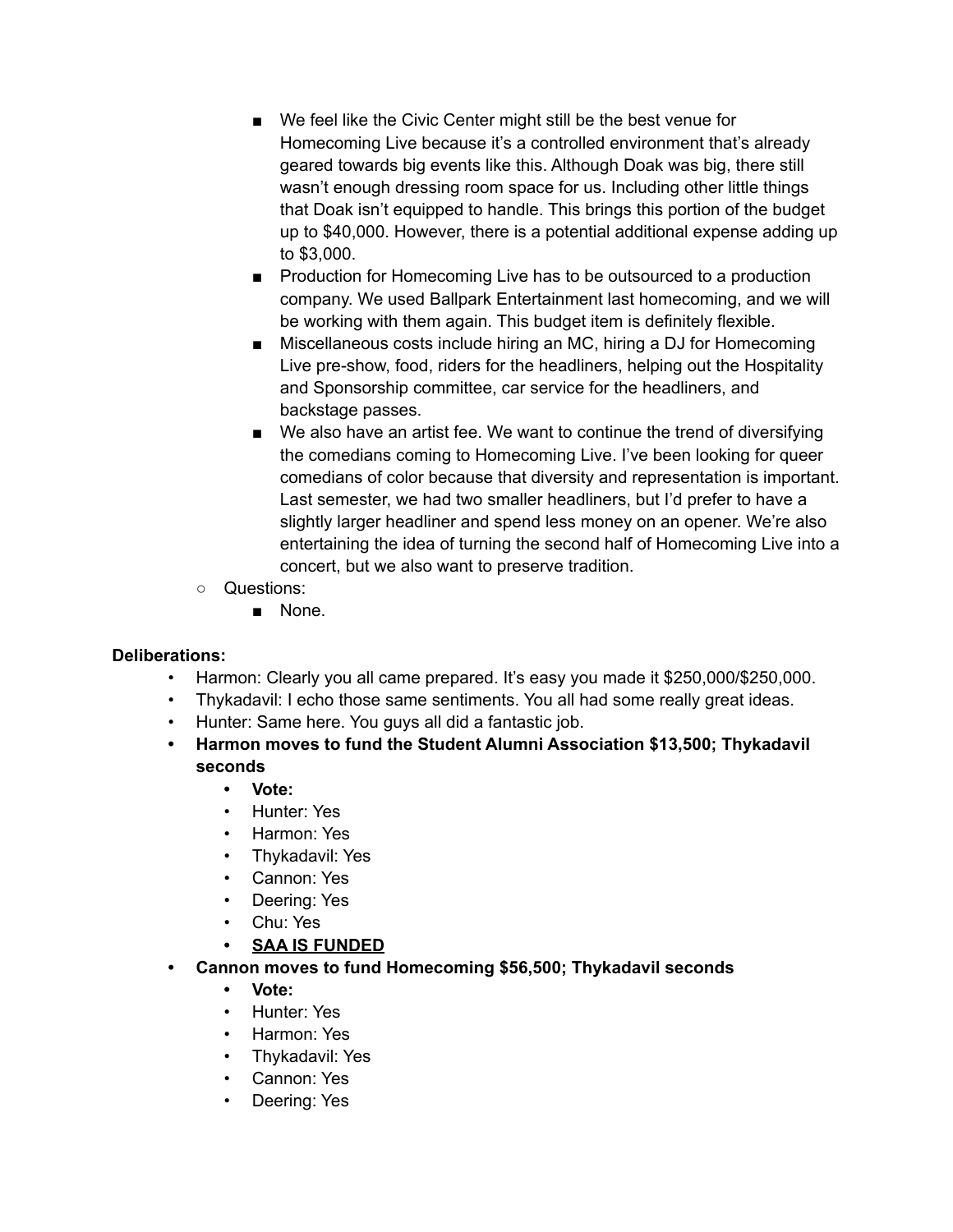- Chu: Yes
- **• HOMECOMING IS FUNDED**
- **• Thykadavil moves to fund Homecoming Live \$180,000; Harmon seconds**
	- **• Vote:**
	- Hunter: Yes
	- Harmon: Yes
	- Thykadavil: Yes
	- Cannon: Yes
	- Deering: Yes
	- Chu: Yes
	- **• HOMECOMING LIVE IS FUNDED**

The committee also discussed recommendations that they would like to make to the Student Alumni Association, Homecoming, and Homecoming Live.

| <b>Homecoming Planning Commission 2021</b> |           |
|--------------------------------------------|-----------|
| <b>Student Alumni Association</b>          | \$13,500  |
| <b>Homecoming Overall</b>                  | \$56,500  |
| Homecoming Live                            | \$180,000 |
| <b>Total</b>                               | \$280,000 |

The following reflects the decision made by the Homecoming Planning Commission:

**Proviso:** All events funded by the Homecoming Commission shall be free for all current FSU students.

**Proviso:** Homecoming shall prioritize a service event, Odds and Evens, Seminole Festival, and Spirit Night; and fund promotional items and activities that will reach the student body as a whole.

**Proviso:** The Homecoming Outreach Committee will fund RSO participation \$1500 for up to \$100 per organization for 15 parade bundles.

**Proviso:** All expenditures based on this budget must be reported to the Senate President ProTempore and Director of Student Engagement by February 1, 2022 to share with the Homecoming Planning Commission.

**Proviso:** Any funds not spent as of June 30, 2022 shall be swept to the Headliners Account as appropriate.